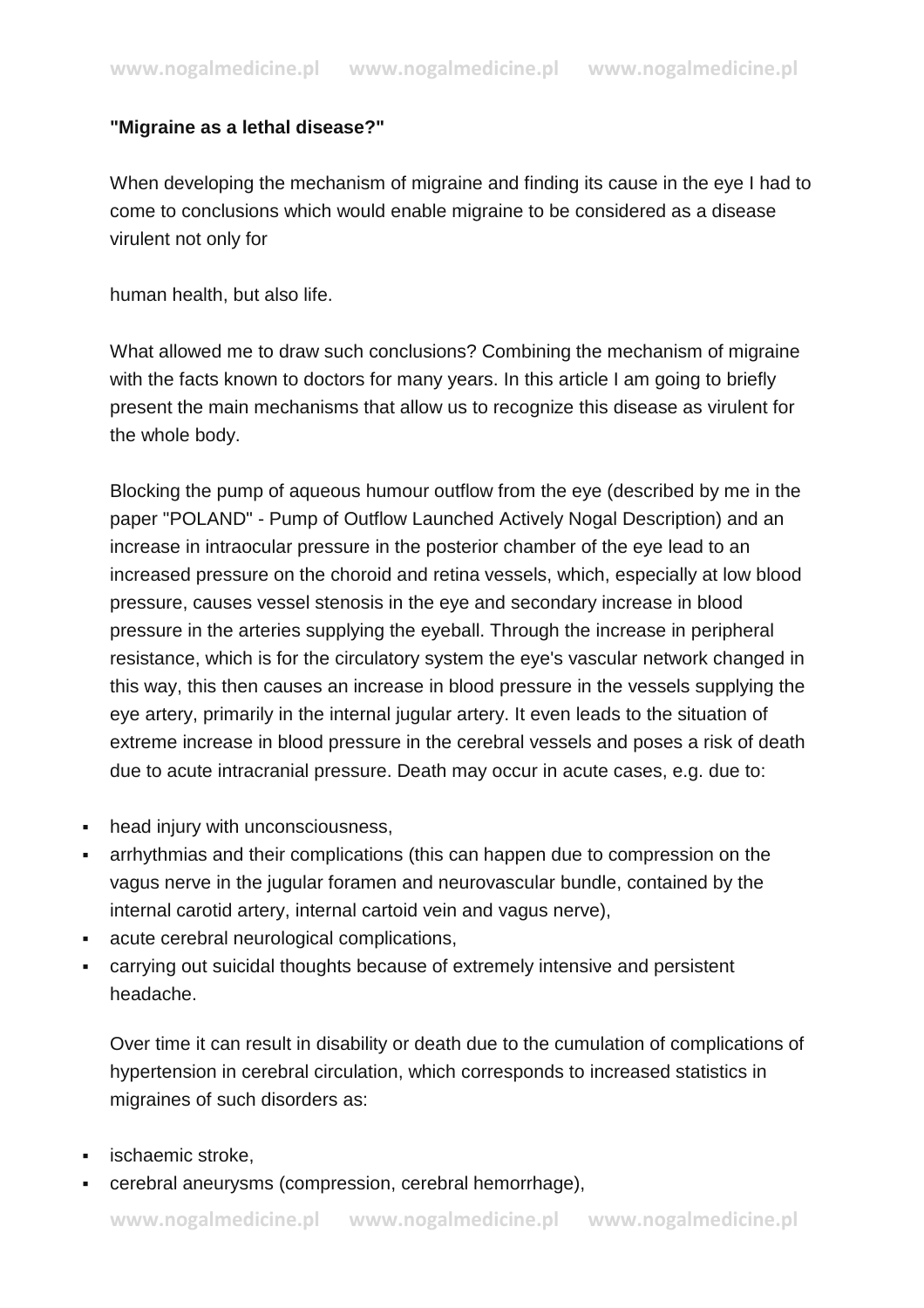arteriovenous malformations (compression, cerebral hemorrhage).

It is worth to be noted that the majority of cerebral hemorrhages, the vast number of which end in death, involves the middle cerebral artery, which is an axial extension of the internal carotid artery. Therefore, an increase in pressure in the internal carotid artery, asymmetrically in relation to the other artery and homolaterally in relation to the eye and the half of the head, in which pain starts and intensifies in migraine, leads to such a destructive pulse wave hitting axially in the middle cerebral artery that this then causes pathology in this most likely location of cerebral hemorrhages from vascular arteriovenous malformations, which is my discovery in terms of describing the mechanism of migraine and the connection between migraines and these virulent for life vascular pathologies.

Another of my medical discoveries associated with the internal carotid artery is determining the "rescuing" role of the internal carotid plexus in extreme hypertension in the above mentioned artery. This mechanoreceptor in the internal carotid artery wall, under the influence of its extension at hypertension in its lumen, disables the pupillary dilator sympathetic innervation, which causes pupil constriction and improvement in the outflow of aqueous humour from the posterior to anterior chamber of the eye thus adjusting the blood pressure not only in the head, but in the entire human body!!!

By the way, it is worth mentioning that describing the mechanism of migraine has allowed me to find in the eye the area of increased peripheral resistance in arterial circulation, which is the reason for many cases of hypertension recognized so far as spontaneous (idiopathic), which it evidently is not, in the light of my discovery. The proof of this is a significant increase in the blood pressure measured in the brachial artery during a migraine seizure or during the closed angle glaucoma attack and subsequent pressure decrease after these attacks. In the paper "PBPR" (Pupil Blood Pressure Regulation) I described drops in blood pressure in people after YAGiridotomy, i.e. after facilitating the outflow of aqueous humour from the posterior to the anterior chamber of the eye, which consequently reduces the intraocular pressure and eliminates the peripheral resistance in the arterial circulation in the eye, resembling a little bit in the hemodynamic aspect renal artery stenosis.

One more discovery associated with the internal carotid artery is finding that in many cases of trigeminal nerve neuralgia it is because of the hypertension in that artery that its extension in the cavernous sinus causes such a compression on the Gasser's ganglion that this accounts for the cause of trigeminal neuralgia!!!